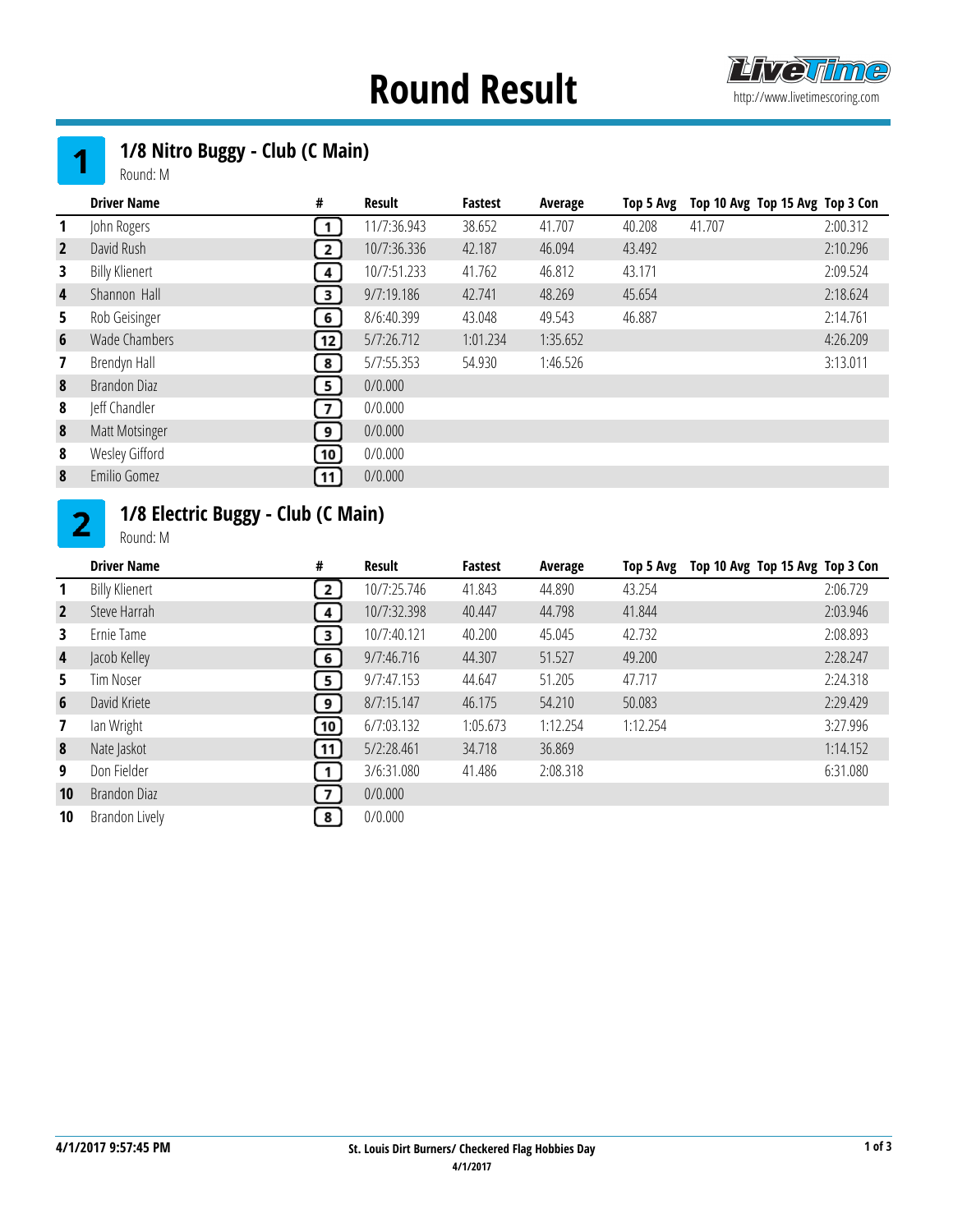### **Round Result http://www.livetimescoring.com**



#### 1/8 Nitro Buggy - Club (B Main)  $3<sup>1</sup>$

Round: M

| Cody McClenahan<br>16/10:26.954<br>35.114<br>38.899<br>1:50.324<br>38.899<br>36.858<br>36.075<br>1<br>Ray Molett<br>15/10:22.964<br>38.240<br>$\overline{2}$<br>41.656<br>38.735<br>39.361<br>1:56.777<br>3<br>Patrick Orick<br>14/10:30.176<br>39.267<br>44.304<br>2:05.351<br>40.684<br>42.440<br>3.<br>8<br>John Rodgers<br>39.502<br>14/10:34.093<br>45.172<br>40.220<br>42.935<br>2:01.262<br>4<br>10 <sub>1</sub> | Top 10 Avg Top 15 Avg Top 3 Con |
|-------------------------------------------------------------------------------------------------------------------------------------------------------------------------------------------------------------------------------------------------------------------------------------------------------------------------------------------------------------------------------------------------------------------------|---------------------------------|
|                                                                                                                                                                                                                                                                                                                                                                                                                         |                                 |
|                                                                                                                                                                                                                                                                                                                                                                                                                         |                                 |
|                                                                                                                                                                                                                                                                                                                                                                                                                         |                                 |
|                                                                                                                                                                                                                                                                                                                                                                                                                         |                                 |
| Kirk Eidel<br>38.562<br>13/10:10.221<br>46.818<br>39.629<br>41.901<br>1:59.606<br>5.<br>$4 \mid$                                                                                                                                                                                                                                                                                                                        |                                 |
| 13/10:13.987<br>38.942<br>46.577<br>43.862<br>2:08.866<br>Jack Dillow<br>41.350<br>6<br>6                                                                                                                                                                                                                                                                                                                               |                                 |
| Matt Kennedy<br>13/10:23.911<br>38.604<br>48.373<br>41.285<br>46.660<br>2:13.776<br>5 <sup>1</sup><br>$\overline{7}$                                                                                                                                                                                                                                                                                                    |                                 |
| Scott Chilson<br>13/10:31.641<br>40.588<br>2:12.761<br>8<br>47.960<br>43.822<br>46.627<br><b>7</b> J                                                                                                                                                                                                                                                                                                                    |                                 |
| David Rush<br>11/10:40.582<br>39.570<br>58.821<br>43.474<br>58.821<br>2:03.352<br>9<br>9                                                                                                                                                                                                                                                                                                                                |                                 |
| Coach Townsend<br>6/4:59.224<br>49.716<br>10<br>39.646<br>49.716<br>2:17.882<br>2 <sup>1</sup>                                                                                                                                                                                                                                                                                                                          |                                 |

#### 1/8 Electric Buggy - Club (B Main)  $\overline{\mathbf{4}}$

Round: M

|                         | <b>Driver Name</b>    | #              | Result      | <b>Fastest</b> | Average | Top 5 Avg | Top 10 Avg Top 15 Avg Top 3 Con |          |
|-------------------------|-----------------------|----------------|-------------|----------------|---------|-----------|---------------------------------|----------|
| 1                       | Shelby Parker         |                | 11/6:36.041 | 36,771         | 35.726  | 37.431    |                                 | 1:52.160 |
| $\overline{2}$          | Ed Gaines             | 5              | 11/7:23.351 | 37.763         | 39.489  | 38.441    | 39.489                          | 1:55.620 |
| 3                       | Matt Kennedy          | 8              | 10/7:05.543 | 38.272         | 41.447  | 39.173    |                                 | 1:58.013 |
| $\overline{\mathbf{4}}$ | Ryan Robinsen         | 3              | 10/7:22.559 | 37.148         | 43.868  | 41.079    |                                 | 2:01.174 |
| 5.                      | Craig Bryant          | 4              | 10/7:25.070 | 39.230         | 44.843  | 41.056    |                                 | 2:04.718 |
| $6\phantom{1}$          | <b>Billy Klienert</b> | 9              | 10/7:26.660 | 40.734         | 44.556  | 41.756    |                                 | 2:03.942 |
| 7                       | Jack Dillow           | 6              | 9/7:12.832  | 40.337         | 42.889  | 41.297    |                                 | 2:02.922 |
| 8                       | Josh Peters           | 2 <sub>1</sub> | 9/7:18.748  | 37.049         | 48.171  | 41.356    |                                 | 2:07.094 |
| 9                       | leff Chandler         | $\overline{7}$ | 9/7:30.857  | 40.510         | 48.569  | 43.695    |                                 | 2:14.549 |
| 10                      | Steve Harrah          | 10             | 0/0.000     |                |         |           |                                 |          |

### 1/8 Nitro Buggy - Club (A Main)

Round: M

|                | <b>Driver Name</b>    | #                       | Result       | <b>Fastest</b> | Average | Top 5 Avg |        | Top 10 Avg Top 15 Avg Top 3 Con |          |
|----------------|-----------------------|-------------------------|--------------|----------------|---------|-----------|--------|---------------------------------|----------|
| 1              | Nate Jaskot [TQ]      | 1                       | 25/15:31.511 | 34.437         | 37.244  | 34.765    | 35.200 | 35.713                          | 1:44.395 |
| $\overline{2}$ | Michael Dielschneider | $6^{\circ}$             | 24/15:19.825 | 36.132         | 38.033  | 36.683    | 37.272 | 38.581                          | 1:50.556 |
| 3              | Cody McClenahan       | 9 <sup>1</sup>          | 23/15:10.336 | 35.892         | 39.558  | 36.212    | 36.499 | 36.935                          | 1:48.377 |
| 4              | Tony Burton           | $5^{\circ}$             | 23/15:16.487 | 36.438         | 39.285  | 36.658    | 36.989 | 37.406                          | 1:50.951 |
| 5.             | Josh Dill             | $\overline{4}$          | 22/14:36.436 | 35.600         | 39.851  | 36.321    | 36.879 | 37.518                          | 1:49.323 |
| 6              | Kevin Vanleer         | $\overline{ }$          | 22/15:06.223 | 36.544         | 40.756  | 36.971    | 37.593 | 38.883                          | 1:52.362 |
| $\mathbf{7}$   | Aaron Pucci           | $\overline{2}$          | 22/15:10.457 | 34.243         | 41.630  | 35.040    | 35.577 | 36.438                          | 1:47.283 |
| 8              | Eric Fletcher         | $\overline{\mathbf{3}}$ | 17/13:11.398 | 35.254         | 41.154  | 35.842    | 36.516 | 37.592                          | 1:48.366 |
| 9              | Jeramy Riggs          | 8                       | 12/15:01.795 | 36.376         | 57.402  | 37.873    | 51.521 |                                 | 1:53.810 |
| 10             | Ray Molett            | 10                      | 4/2:39.356   | 37.651         | 38.633  |           |        |                                 | 1:55.899 |